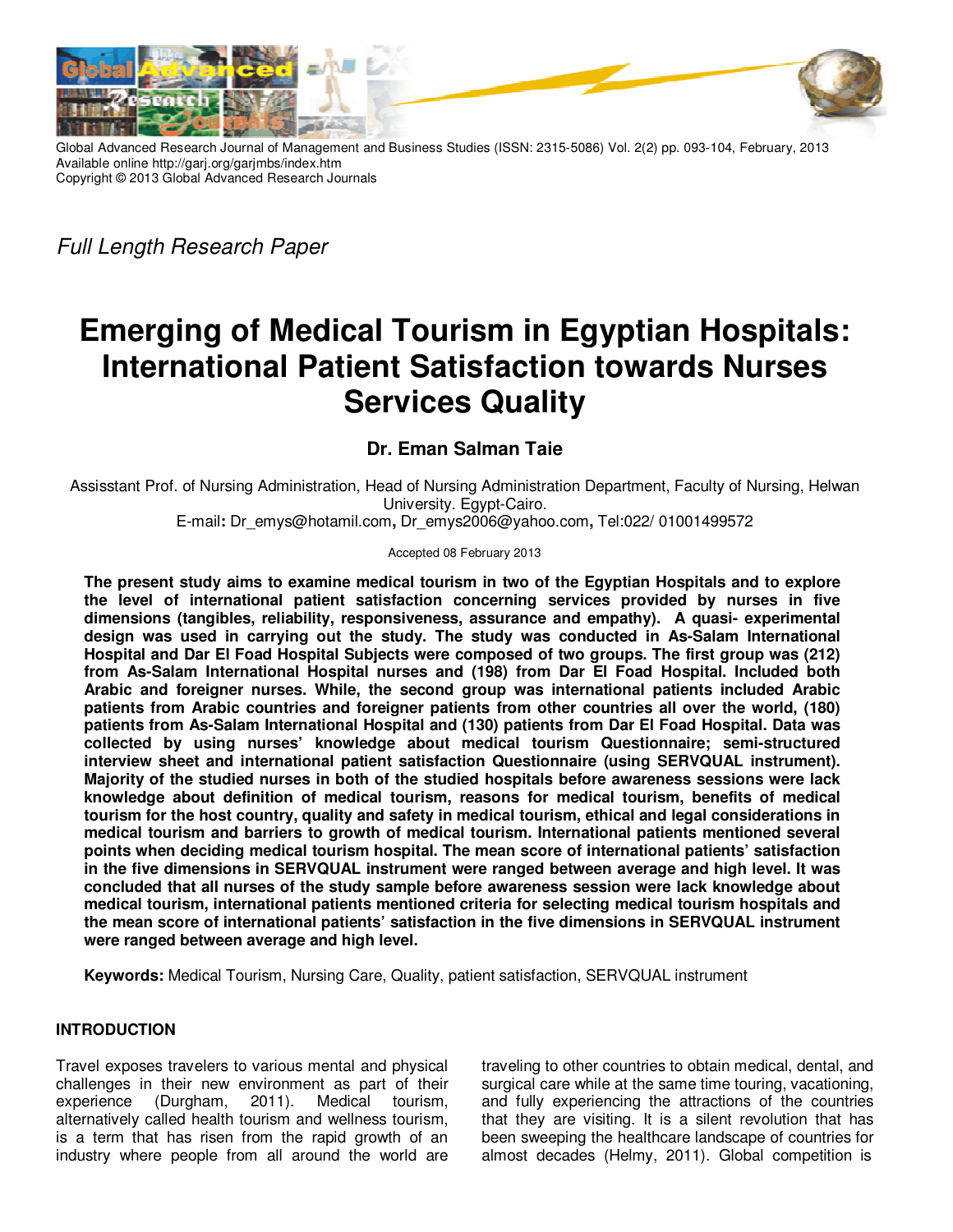emerging in the health care industry. Wealthy patients from developing countries have long traveled to developed countries for high quality medical care. Now, a growing number of less-affluent patients from developed countries are traveling to regions once characterized as "third world." These patients are seeking high quality medical care at affordable prices (Horowitz et al. 2007). There is no one definition for medical tourism. Thus, this study has reviewed several definitions that define medical tourism from scholar and practitioner perspectives (Muffatto and Panizzolo, 1995; Farhana and Ijaz 2007) had defined medical tourism as a "travel activity that involves a medical procedure or activities that promote the well being of the tourist". (Muschler and Schumacher 2008) had defined medical tourism as a "set of activities in which a person travels often long distances or across the border, to avail medical services with direct or indirect engagement in leisure, business or other purposes". Both definitions have almost similar perspectives on medical tourism, and both mention that any travel activity that incorporates medical services with tourism values can be utilized under the new model of tourism known as "medical tourism". However, (Navid et al. (2010) had defined medical tourism as "an economic activity that entails trade in services and represents the splicing of at least two sectors: medicine and tourism". Nurses play an important role in the hospital as they are the primary point of contact between patients and the world of health care. They alleviate suffering, prevent further illness, provide safety and promote health, showing their fundamental role that nurses perform in the overall recovery of any patient (Uzun, 2001; Poramaphorn, 2010). Nurses provide primary medical services to patients, playing an influential role in their well-being and satisfaction. In a hospital, the role of nurses is to provide primary treatment care and coordinate with other members of the healthcare team to take care of patients (Ben-Natan et al., 2009). (The World Health Organization (WHO) 1997) divided the roles of nurses into six categories as follows: care for patients, work with doctors to cure patients, Coordinate patient care, protect the patient, teach patients and families and advocate for patients. High quality service is considered an essential determinant of long-term profitability for both service and manufacturing organizations. Service quality refers to an overall judgment of a particular service. It is based on the difference between expected quality and perceived quality. When quality is higher than expected, is can be termed superior service (Berry and Zeithaml 1990; Damrongsak, 2001; Garcia, 2005). Within the hospital industry, a competitive advantage is best attained through service quality and customer satisfaction. The hospital can use service quality to create a competitive advantage by emphasizing responsiveness and consistency of service delivery (Navid et. al. 2010; Durgham 2011). The SERVQUAL method is a technique that can be used to perform a gap analysis of an

organization's service quality performance against customer service quality needs. It is an empirically derived method that may be used by a service organization to improve quality. It is widely used within service industries to understand the perception of target customers regarding their service needs (Parasuraman; Berry and Zeithaml, 1988; Platonova; Kennedy and Shewchuk, 2008). It was originally measured on ten dimensions and by the early 1990s; the model was refined to five dimensions as shown in figure 1. In conclusion, SERVQUAL is an instrument for organizations to better understand what customers' value and how well their organizations are meeting the needs and expectations of customers (Chou et. al. 2005). Patient satisfaction is a valid indicator of service quality measurement. Patients' opinions are important because dissatisfaction presents opportunities for improvement. Customer satisfaction is when a customer is satisfied with a service or product that meets their needs, wants and expectations. It is considered one of the most important competitive factors, and is the best indicator of a company's profitability. It also indicates the quality of service at all levels of the company (Sermsri and Chompikul, 2007) and helps an organization achieve its objectives by retaining loyal customers who promote positive word of mouth (Poramaphorn, 2010). Feedback from customers allows a company to measure customer satisfaction (Platonova et al., 2008).

## **Significance of the study**

Practitioners and scholars have described medical tourism as the future of health services, the ultimate outsourcing, a new era, an international business, and a new phenomenon (Platonova et al. 2008).

Countries such as Jordan, Singapore, Israel, and India have adopted medical tourism as the main thrust behind community economic development (Forgione and Smith 2007; Rory et.al. 2010). Imposing the principles of sustainable development on medical tourism is vital to maintaining the three pillars of a strong nation, namely, the environment, the economy, and the local community (Valorie et. al. 2011).

During the researcher presence in the selected hospitals with internship students observed the presence of many international patients. The researcher discussed this observable phenomenon with hospitals' directors, and how the hospital can increased this number of international patients which will inturn affect Egyptian's economy positively after our great revolution. Actually they were highly enthusiastic toward this idea and helped me a lot in my work. The main reason for conducting this study is its significance and contribution to the Egyptian economy.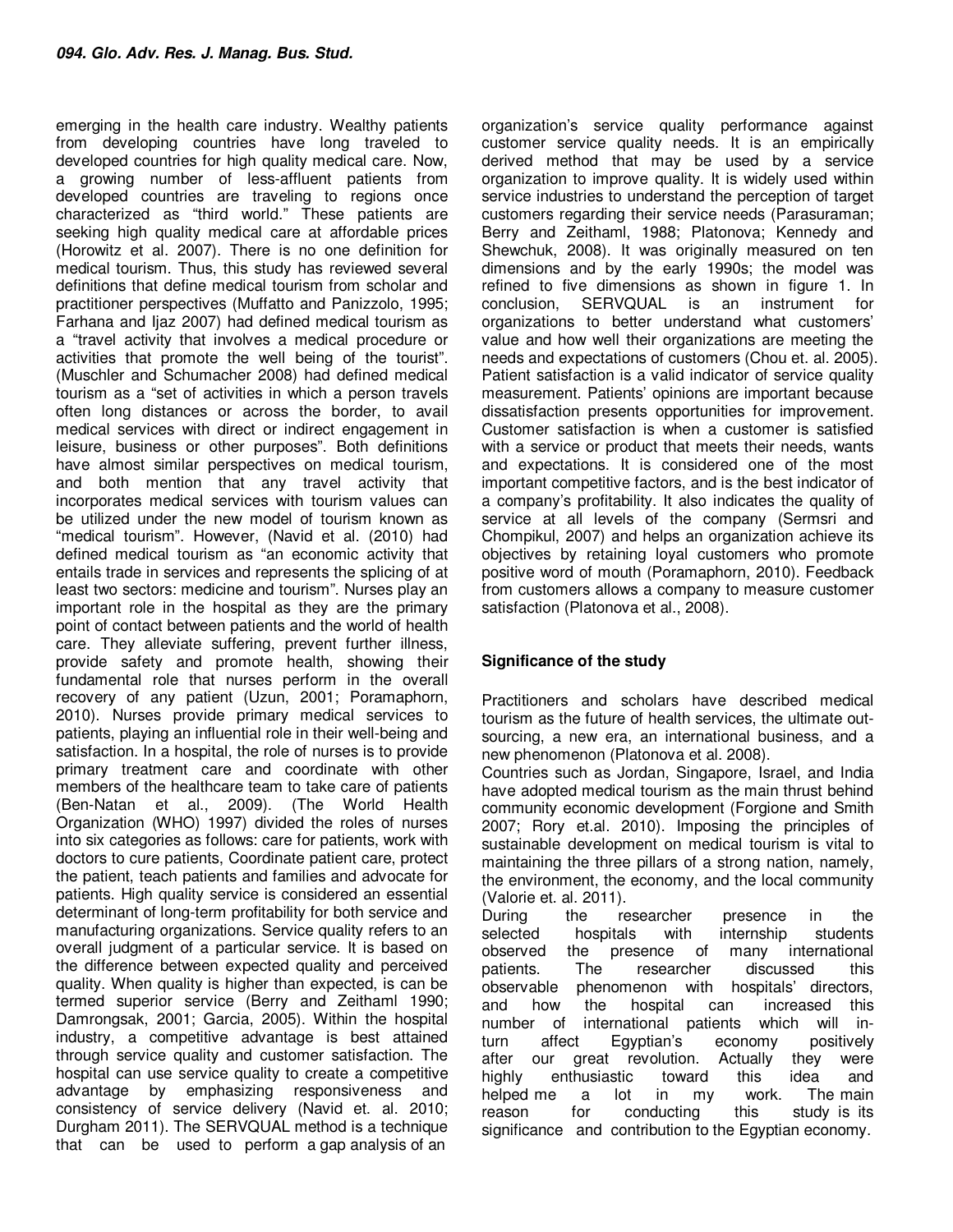## **Aim of the study**

The present study aims to:

Examine medical tourism in two of the Egyptian Hospitals through:

- Assess nurses' knowledge about medical tourism in the selected hospitals.

- Increase nurses' knowledge about medical tourism.

- Determine the important points international patient consider when deciding medical tourism hospital.

To explore the level of international patient satisfaction concerning services provided by nurses in five dimensions (tangibles, reliability, responsiveness, assurance and empathy) using SERVQUAL model.

## **Research hypotheses**

There will be a high significant difference between nurses' knowledge about medical tourism before and after awareness sessions. Also, the mean score of international patients' satisfaction in the five dimensions in SERVQUAL instrument will be low.

## **Subjects and Methods**

Research design: It is a quasi- experimental study.

Study setting: The study was conducted in As-Salam International Hospital and Dar El Foad Hospital both are private and accredited hospitals.

Subjects: Subjects of this study were composed of two groups.

The first group: The first group was comprised of all available nurses in both of selected hospitals, from As-Salam International Hospital (212) nurses and (198) from Dar El Foad Hospital. Including both Arabic and foreigner nurses from (flipin, India and Jurdan). (285) of them had baccalaureate degree in nursing, while (108) of them had associate degree in nursing and only (17) of them were diploma nurses. With at least two years of experiences in the selected hospitals.

The Second group: The second group was comprised of international patients in the selected hospitals including Arabic patients from Arabic countries and foreigner patients from other countries all over the world.

Tools of data collection: Data for this study was collected by using nurses' knowledge about medical tourism Questionnaire; semi-structured interview sheet and international patient satisfaction Questionnaire (using SERVQUAL instrument).

## **Nurses' knowledge about medical tourism questionnaire format**

The questionnaire format was developed by the researcher based on review of current literature. It was

reviewed by experts in the related field, and modifications were made based on their suggestions. It included questions as definition of medical tourism, reasons for medical tourism, benefits of medical tourism for the host country, quality and safety in medical tourism, ethical and legal considerations in medical tourism, and barriers to growth of medical tourism.

## **The semi-structured interview sheet**

Semi-structure interview sheet was used by the researcher to interview international patient to determine the important points they consider when deciding medical tourism hospital. The tool was developed by the researcher after reviewing the relevant literature, it was reviewed by experts in the related field, and modifications were made based on their suggestions. Data collected utilizing the interview sheet included the international patient demographic data and the important points they consider when deciding medical tourism hospital.

#### **International patient satisfaction Questionnaire (using SERVQUAL instrument).**

The SERVQUAL instrument is a multi-item scale developed to assess customer perceptions of service quality in service and retail businesses (Parasuraman et al., 1998). The scale distills the notion of service quality into five constructs as shown below SERVQUAL Instrument.

The present study applied SERVQUAL to measure international patients' satisfaction in these five dimensions.

A hospital's tangible attributes must be efficient and well-equipped to handle international patients who generally demand high quality professional services. This includes medical equipment being updated and renewed frequently to maintain high technological standards, comfortable rooms and facilities plus neat appearance of nurses in international wards. A hospital's location is also considered a tangible attribute. Reliability refers to the service provided by nurses on the international ward within the promised timeframe. This reflects the ability to perform a service dependably and accurately. It is one of the most important service components for customers. Responsiveness represents the willingness of nurses to provide services promptly and in a timely manner. Assurance reflects the knowledge and courtesy of nurses and their ability to inspire trust and confidence using English for communication. It includes an ability to provide clear explanations before care is given plus explanations of medicine to patients before discharge. Empathy involves caring, individualized attention of nurses, where communication in English is also a factor.

The questionnaire was presented in Arabic for Arabic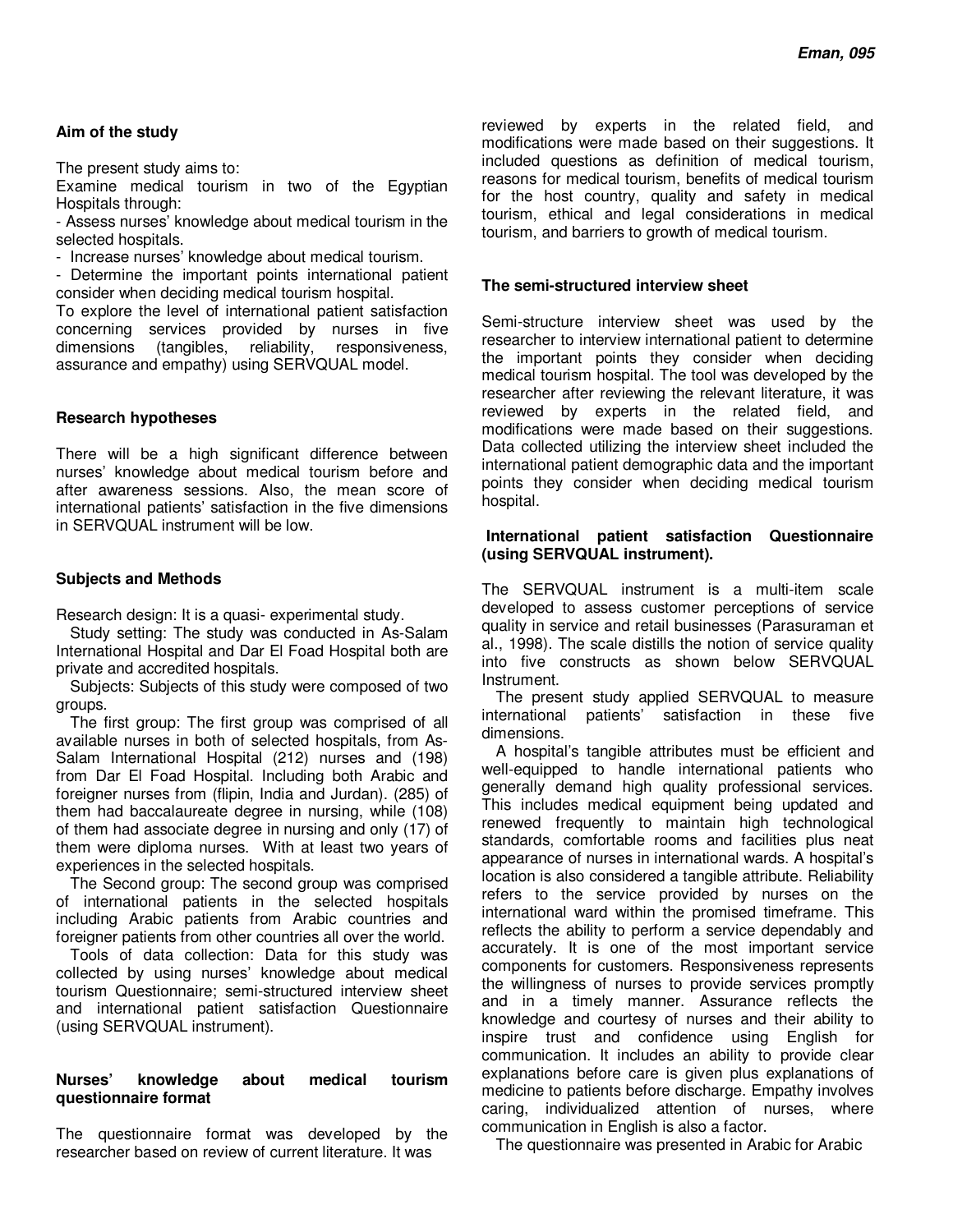The SERVQUAL instrument

| <b>Dimensions</b>     | <b>Meaning</b>                                                                                                                                     |
|-----------------------|----------------------------------------------------------------------------------------------------------------------------------------------------|
| <b>Tangibles</b>      | Physical facilities, equipment and appearance of personnel.                                                                                        |
| Reliability           | Ability to perform the promised service dependably and accurately.                                                                                 |
| <b>Responsiveness</b> | Willingness to help customers and provide prompt service.                                                                                          |
| <b>Assurance</b>      | Knowledge and courtesy of employees and their ability to inspire trust and confidence through<br>competence, courtesy, creditability and security. |
| Empathy               | Caring and individualized attention that the firm provides to its customers, namely, access,<br>communication and understanding the customer.      |

patients and in English for other foreigner patients (they were speaking English). It measured patient satisfaction based on the five service dimensions of SERVQUAL, namely, tangibles, reliability, responsiveness, assurance, and empathy.

The questionnaire included twenty questions concerning International Patients Satisfaction. Respondents rated their level of satisfaction with services provide by nurses on international ward at the selected hospital. The questionnaire was designed based on the five SERVQUAL dimensions. The rating scale was: highest (5), high (4), moderate (3), and low (2), lowest (1). The criteria and meaning of the rating scale was defined as follow:

*Number 5 means the highest level of patient satisfaction. Number 4 means the high level of patient satisfaction. Number 3 means average level of patient satisfaction. Number 2 means low level of patient satisfaction.* 

*Number 1 means the lowest level of patient satisfaction*. The scale measured the level of patient satisfaction for each SERVQUAL dimension. Based on the criteria of

(Best 1981), the mean of the standard ranking scale was used to evaluate the level of patient satisfaction towards nursing services. The criteria and meaning of the ranking scale are interpreted as follows:

*Rating of 4.50 – 5.00: Reflects the highest level of patient satisfaction.* 

*Rating of 3.50 – 4.49: Reflects high level of patient satisfaction.* 

*Rating of 2.50 – 3.49: Reflects average level of patient satisfaction.* 

*Rating of 1.50 – 2.49: Reflects low level of patient satisfaction.* 

*Rating of 1.00 – 1.49: Reflects the lowest level of patient satisfaction.* 

#### **Pilot study**

The aim of the pilot study was to test the practicability, and to estimate the time required to complete tools. The researcher randomly selected 25 nurses from As-Salam International Hospital and 20 nurses from Dar El Foad Hospital for testing the questionnaire format to assess their knowledge about medical tourism. The time needed to fulfill the self administered questionnaire format for staff ranged between (20-30) minutes; the researcher gave Arabic version to Arabic nurses and English version to foreigner nurses. Then, the researcher randomly selected 20 international patients from each hospital and interviewed them to determine the important points they consider when deciding medical tourism hospital and then using SERVQUAL instrument to estimate the time needed to fulfill tools; it was ranged between 30-45 minutes for interview and 20-30 minutes for SERVQUAL instrument. All of these subjects were included in the main study sample. Necessary modifications were done in the study tools according to pilot results.

#### **Field work**

The field work of this study was executed in two years. Data collection started in September first 2010 till September last 2012. The researcher selected these two hospitals because our intern students in my faculty of nursing in Helwan University spend their internship year at those hospitals, so, during the researcher presence in the hospitals with students in the selected hospitals observed the presence of many international patients. The researcher discussed this observable phenomenon with hospitals' directors, and how the hospital can increased this number of international patients which will in turn affect Egyptian's economy positively after our great revolution. Actually they were highly enthusiastic toward this idea and helped me a lot in my work.

The researcher started to assess staffs' knowledge about medical tourism using questionnaire format, the time needed to fulfill the self administered questionnaire format for staff ranged between (20-30) minutes; the researcher gave Arabic version to Arabic nurses and English version to foreign nurses. This was lasted for three months. Based on the results of the questionnaires, awareness sessions were conducted one time per week and lasted for four months in each of the selected hospitals. Finally, the researcher assessed the target patients for their considerations when deciding medical tourism hospital and then used SERVQUAL instrument. The time needed to fulfill tools; it was ranged between 30-45 minutes for interview and 20-30 minutes for SERVQUAL instrument. Collecting data from patients lasts for one year, to collect as much as possible numbers of international patients.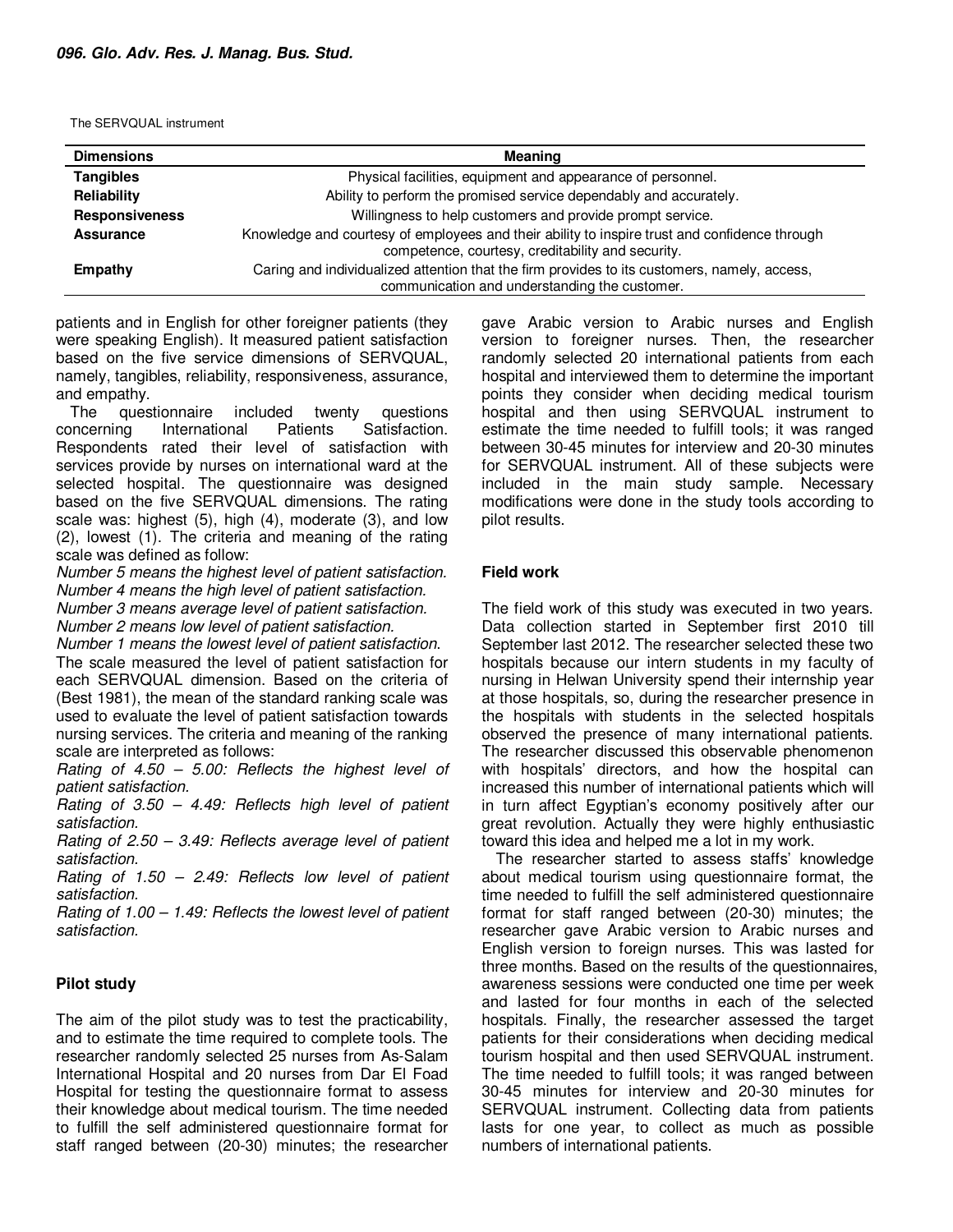

**Figure 1.** Dimensions in the SERVQUAL instrument

**Table 1.** Nurses' knowledge about Medical Tourism Before and After Awareness Sessions

| Items                              |                | Nurses' knowledge (Before<br>awareness sessions) |                  |                                                          | Nurses' knowledge (After<br>awareness sessions) |                     |                |                     | P-value |  |
|------------------------------------|----------------|--------------------------------------------------|------------------|----------------------------------------------------------|-------------------------------------------------|---------------------|----------------|---------------------|---------|--|
|                                    |                | As-Salam                                         |                  | Dar El Foad                                              |                                                 | As-Salam            |                | Dar El Foad         |         |  |
|                                    |                | International                                    |                  | Hospital                                                 | International<br>Hospital                       |                     |                |                     |         |  |
|                                    | Hospital       |                                                  | Nurses ( $n=198$ |                                                          | Hospital nurses                                 |                     |                | Nurses ( $n=198$ )  |         |  |
|                                    |                | nurses                                           |                  |                                                          | $(n=212)$                                       |                     |                |                     |         |  |
|                                    |                | $(n=212)$                                        |                  |                                                          |                                                 |                     |                |                     |         |  |
| <b>Definition</b><br>of Medical    | No.            | $\%$                                             | No.              | $\frac{9}{6}$                                            | No.                                             | $\frac{9}{6}$       | No.            | $\frac{9}{6}$       |         |  |
| <b>Tourism</b>                     |                |                                                  |                  |                                                          |                                                 |                     |                |                     |         |  |
| Complete                           | $\Omega$       | $\Omega$                                         | $\Omega$         | $\Omega$                                                 | 199                                             | 93.87               | 190            | 95.96               | < 0.001 |  |
| definition                         |                |                                                  |                  |                                                          |                                                 |                     |                |                     |         |  |
| Incomplete                         | $\overline{3}$ | 1.42                                             | 5                | 2.53                                                     | 11                                              | 5.19                | 5              | 2.53                | < 0.001 |  |
| definition                         |                |                                                  |                  |                                                          |                                                 |                     |                |                     |         |  |
| Wrong                              | $\overline{7}$ | 3.30                                             | $\overline{4}$   | 2.02                                                     | $\overline{c}$                                  | 0.94                | $\overline{3}$ | 1.52                | < 0.001 |  |
| definition                         |                |                                                  |                  |                                                          |                                                 |                     |                |                     |         |  |
| Do not Know                        | 202            | 95.28                                            | 189              | 95.45                                                    | $\Omega$                                        | $\Omega$            | $\overline{0}$ | 0                   | < 0.001 |  |
| <b>Reasons for Medical Tourism</b> |                |                                                  |                  |                                                          |                                                 |                     |                |                     |         |  |
| Complete                           | 0              | 0                                                | 0                | 0                                                        | 200                                             | 94.34               | 195            | 98.48               | < 0.001 |  |
| Incomplete                         | $\overline{7}$ | 3.30                                             | 3                | 1.52                                                     | 12                                              | 5.66                | 3              | 1.52                | < 0.001 |  |
| Do not Know                        | 105            | 49.53                                            | 195              | 98.48                                                    | 0                                               | $\Omega$            | $\overline{0}$ | 0                   | < 0.001 |  |
|                                    |                |                                                  |                  | Benefits of Medical Tourism for the host country         |                                                 |                     |                |                     |         |  |
| Complete                           | $\mathbf 0$    | $\Omega$                                         | 0                | $\Omega$                                                 | 203                                             | 95.75               | 192            | 96.97               | < 0.001 |  |
| Incomplete                         | 12             | 5.66                                             | 19               | 9.60                                                     | 9                                               | 4.25                | 6              | 3.03                | < 0.001 |  |
| Do not Know                        | 200            | 94.34                                            | 179              | 90.40                                                    | $\overline{0}$                                  | 0                   | $\Omega$       | 0                   | < 0.001 |  |
|                                    |                |                                                  |                  | <b>Quality &amp; Safety in Medical Tourism</b>           |                                                 |                     |                |                     |         |  |
| Complete                           | $\mathbf 0$    | 0                                                | 0                | 0                                                        | 208                                             | 98.11               | 193            | 97.47               | < 0.001 |  |
| Incomplete                         | $\overline{0}$ | 0                                                | $\mathbf 0$      | 0.00                                                     | $\overline{\mathbf{4}}$                         | 1.89                | 5              | 2.53                | < 0.001 |  |
| Do not Know                        | 212            | 100                                              | 198              | 100.00                                                   | $\Omega$                                        | $\Omega$            | $\Omega$       | $\Omega$            | < 0.001 |  |
|                                    |                |                                                  |                  | Ethical & Legal Considerations in Medical Tourism        |                                                 |                     |                |                     |         |  |
| Complete                           | $\mathbf 0$    | 0                                                | 0                | 0                                                        | 198                                             | 93.40               | 190            | 95.96               | < 0.001 |  |
| Incomplete                         | $\overline{0}$ | $\overline{0}$                                   | $\overline{0}$   | $\overline{0}$                                           | 14                                              | 6.60                | 8              | 4.04                | < 0.001 |  |
| Do not Know                        | 212            | 100                                              | 198              | 100                                                      | $\Omega$                                        | $\overline{0}$      | $\Omega$       | $\mathbf 0$         | < 0.001 |  |
|                                    | 0              | 0                                                |                  | <b>Barriers to growth of Medical Tourism</b><br>$\Omega$ | $\overline{210}$                                | 99.06               | 196            | 98.99               | < 0.001 |  |
| Complete                           | $\overline{4}$ | 1.89                                             | 0<br>6           | 3.03                                                     | 2                                               |                     |                |                     | < 0.001 |  |
| Incomplete<br>Do not Know          | 208            |                                                  | 192              |                                                          | 0                                               | 0.94<br>$\mathbf 0$ | 2<br>0         | 1.01<br>$\mathbf 0$ |         |  |
|                                    |                | 98.11                                            |                  | 96.97                                                    |                                                 |                     |                |                     | < 0.001 |  |

 **(\*) statistically significant at p<0.05**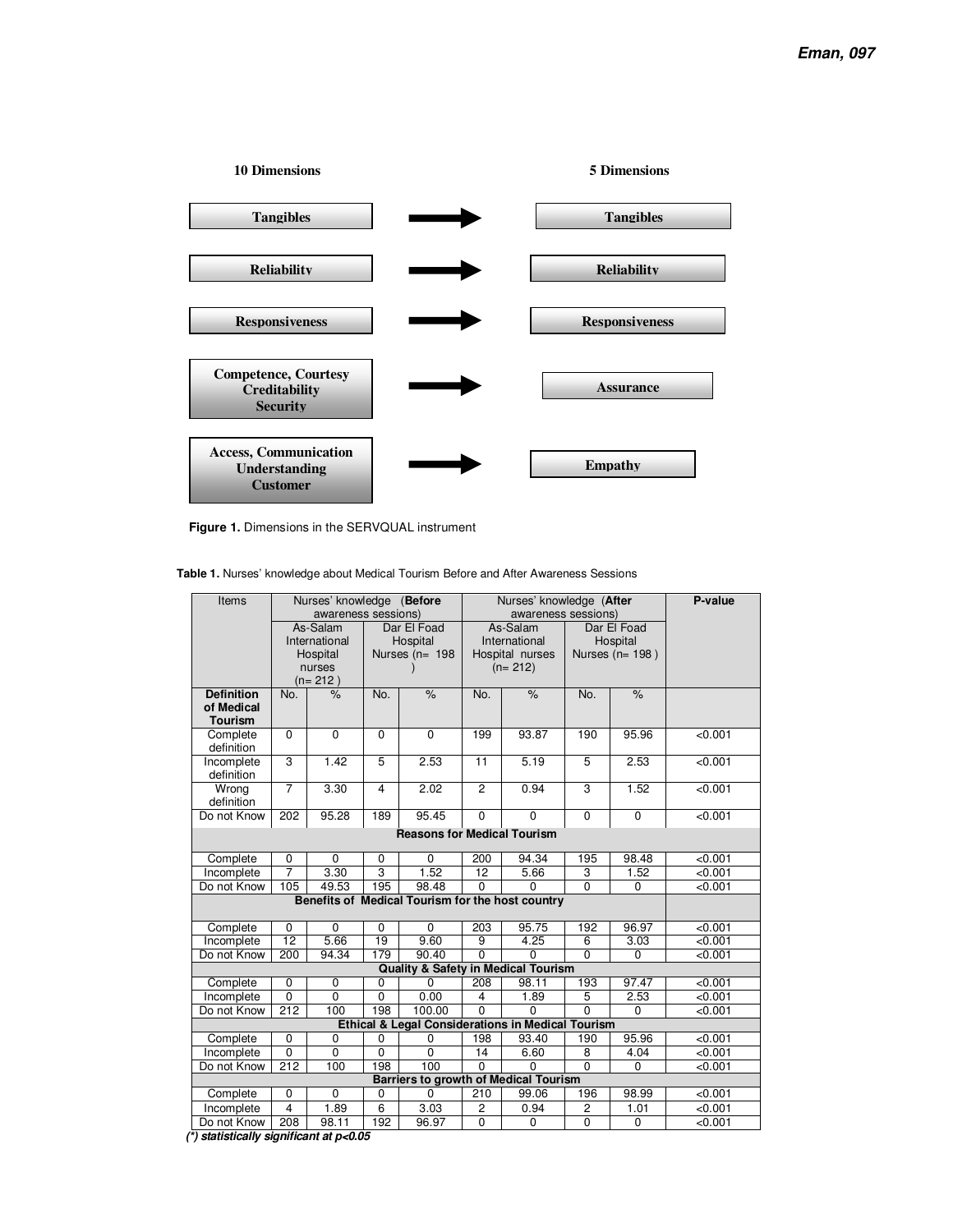| <b>Items</b><br><b>Sex</b>                                      | As-Salam<br><b>International</b><br><b>Hospital</b><br>international<br>patients<br>$No. = 180$ | %     | Dar El Foad<br><b>Hospital</b><br>international<br>patients<br>$No. = 130$ | $\%$  |
|-----------------------------------------------------------------|-------------------------------------------------------------------------------------------------|-------|----------------------------------------------------------------------------|-------|
| Male<br>٠                                                       | 108                                                                                             | 60.00 | 98                                                                         | 75.38 |
| Female<br>٠                                                     | 72                                                                                              | 40.00 | 32                                                                         | 24.62 |
| Age                                                             |                                                                                                 |       |                                                                            |       |
| $20-30$ years<br>$\blacksquare$                                 | 9                                                                                               | 5.00  | 12                                                                         | 9.23  |
| 31-40 years<br>٠                                                | 37                                                                                              | 20.56 | 42                                                                         | 32.31 |
| $41-50$ years<br>٠                                              | 106                                                                                             | 58.89 | 66                                                                         | 50.77 |
| 51-60 years<br>٠                                                | 28                                                                                              | 15.56 | 10                                                                         | 7.69  |
| <b>Country of Residence</b>                                     |                                                                                                 |       |                                                                            |       |
| The United States of<br>٠<br>America                            | 19                                                                                              | 10.56 | 14                                                                         | 10.77 |
| Australia                                                       | $\Omega$                                                                                        | 0.00  | $\overline{2}$                                                             | 1.54  |
| United Kingdom<br>$\blacksquare$                                | 23                                                                                              | 12.78 | 17                                                                         | 13.08 |
| France<br>٠                                                     | 14                                                                                              | 7.78  | 20                                                                         | 15.38 |
| Japan<br>٠                                                      | 5                                                                                               | 2.78  | 0                                                                          | 0.00  |
| Arab countries<br>٠                                             | 87                                                                                              | 48.33 | 69                                                                         | 53.08 |
| (African<br>Others<br>٠<br>Countries & East Asian<br>Countries) | 32                                                                                              | 17.78 | 8                                                                          | 6.15  |

#### **Table 2.** Personal Data of International Patients

 **Table 3.** Important Points Considered by International Patient When Deciding Medical Tourism Hospital.

| <b>Points</b>                                                                       | <b>As-Salam International</b><br><b>Hospital international</b><br>patients<br>$No. = 180$ |       | Dar El Foad Hospital<br>international patients<br>$No. = 130$ | P-value |       |
|-------------------------------------------------------------------------------------|-------------------------------------------------------------------------------------------|-------|---------------------------------------------------------------|---------|-------|
|                                                                                     | <b>No</b>                                                                                 | $\%$  | <b>No</b>                                                     | $\%$    |       |
| The<br>hospital<br>international<br>has<br>1.<br>accreditations and certifications. | 175                                                                                       | 97.22 | 122                                                           | 93.85   | >0.05 |
| 2. The hospital's doctors<br>board<br>are<br>certified.                             | 132                                                                                       | 73.33 | 99                                                            | 76.15   | >0.05 |
| 3. Fully-integrated hospital over a clinic.                                         | 158                                                                                       | 87.78 | 103                                                           | 79.23   | >0.05 |
| 4. The hospital staffs understand<br>mv<br>language.                                | 177                                                                                       | 98.33 | 118                                                           | 90.77   | >0.05 |
| 5. The reputation of the hospital among<br>locals.                                  | 171                                                                                       | 95.00 | 124                                                           | 95.38   | >0.05 |
| 6. The<br>hospital<br>quality<br>has<br>some<br>indicators                          | 169                                                                                       | 93.89 | 126                                                           | 96.92   | >0.05 |

**(\*) statistically significant at p<0.05** 

#### **Administrative and Ethical Considerations**

To carry out the study in the predetermined hospitals, letters containing the aim of the study were directed from the researcher' faculty of nursing to the hospitals' director and also to nursing directors to obtain their permission and help to conduct the study in their facility. The researcher then met the hospitals directors and the nursing directors and explained the purpose and methods of data collection for the study. The researcher also obtained study subjects' approval orally after explaining the purpose and method of data collection for the study. Confidentiality, anonymity and the right to withdraw from the study at any time were guaranteed.

#### **Statistical Analysis**

After reviewing the completed questionnaires, the data was gathered and analyzed parting each section. Data entry and analysis was done using SPSS 13.0 statistical software package. Pearson correlation analysis was used for assessment of the inter-relationships among quantitative variables. Statistical significance was considered at p-value <0.05. The mean score was used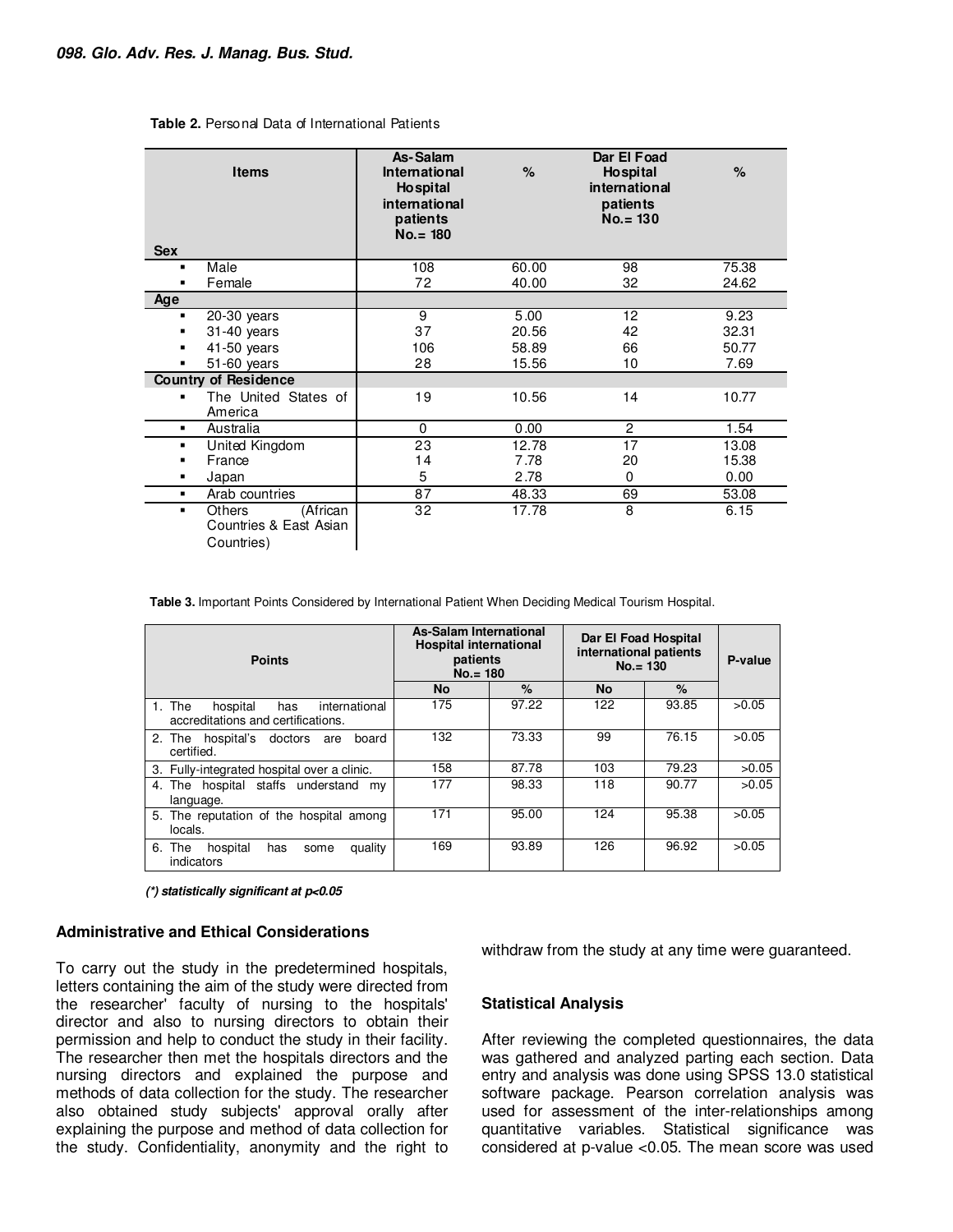**Table 4A.** International patient satisfaction in each SERVQUAL dimension; Means of patient satisfaction towards Tangibles

| Tangibles                             |      | As-Salam International Hospital<br>international patients | Dar El Foad Hospital<br>in tern a tional patients |       |  |
|---------------------------------------|------|-----------------------------------------------------------|---------------------------------------------------|-------|--|
|                                       | Mean | Level                                                     | Mean                                              | Level |  |
| 1. Maintains cleanliness of room.     | 3.9  | H igh                                                     | 4                                                 | H igh |  |
| 2. Has high technology equipment.     | 4.2  | H igh                                                     | 4.3                                               | H igh |  |
| 3. Room facilities are com for table. | 4    | H igh                                                     | 4                                                 | H igh |  |
| 4. Nurses wearclean uniforms.         | 4.6  | H igh                                                     | 4.6                                               | H igh |  |
| A verage Mean Score                   | 4.14 | Hiah                                                      | 4.23                                              | H igh |  |

**Table 4B.** Means of patient satisfaction towards Reliability

| Reliability                                                                            | As-Salam<br><b>Hospital</b><br>patients | International<br>international | Dar  | ЕΙ<br>Foad<br>Hospital<br>international patients |
|----------------------------------------------------------------------------------------|-----------------------------------------|--------------------------------|------|--------------------------------------------------|
|                                                                                        | Mean                                    | Level                          | Mean | Level                                            |
| Services<br>provided<br>within<br>the<br>promised<br>nurses<br>are<br>bv<br>timeframe. | з                                       | Average                        | 2.5  | Average                                          |
| 2. Nurses show their interest in solving patients' basic<br>problems.                  | 2                                       | Low                            | 1.6  | Low                                              |
| 3. Nurses are reliable and provide accurate information.                               | 1.5                                     | Low                            | 1.5  | Low                                              |
| 4. Nurses perform services right the first time.                                       | 3.4                                     | Average                        | з    | Average                                          |
| <b>Average Mean Score</b>                                                              | 2.48                                    | Low                            | 2.15 | Low                                              |

**Table 4C.** Means of patient satisfaction towards Responsiveness

|                                                                                                 |      | As-Salam<br>International<br>Hospital<br>international<br>patients | Dar El Foad<br>Hospital<br>international<br>patients |         |
|-------------------------------------------------------------------------------------------------|------|--------------------------------------------------------------------|------------------------------------------------------|---------|
| <b>Responsiveness</b>                                                                           | Mean | Level                                                              | Mean                                                 | Level   |
| 1. Nurses are willing to answer patients' questions.                                            | З    | Average                                                            | 3.2                                                  | Average |
| 2. Nurses are willing to help at all times.                                                     | 3.2  | Average                                                            | 2.5                                                  | Average |
| 3. Nurses visit patients at appropriate times.                                                  | 2.2  | Lowest                                                             | 1.2                                                  | Lowest  |
| 4. Nurses respond to patients' requests immediately in<br>the case of<br>inconvenience or pain. | 2.5  | Low                                                                | 2.4                                                  | Low     |
| <b>Average Mean Score</b>                                                                       | 2.7  | Average                                                            | 2.33                                                 | Low     |

#### **Table 4D. Means of patient satisfaction towards Assurance**

|                                                                                    |      | As-Salam<br>International<br><b>Hospital</b><br>international<br>patients | Dar El Foad<br><b>Hospital</b><br>international<br>patients |         |
|------------------------------------------------------------------------------------|------|---------------------------------------------------------------------------|-------------------------------------------------------------|---------|
| Assurance                                                                          | Mean | Level                                                                     | Mean                                                        | Level   |
| 1. Nurses are knowledgeable about treatment.                                       | 3.3  | Average                                                                   | 3.48                                                        | Average |
| 2. Nurses provide a clear explanation before giving nursing care.                  | 2.6  | Average                                                                   | 3                                                           | Average |
| provide a clear explanation of home medications<br>3. Nurses<br>upon<br>discharge. | З    | Average                                                                   | 3.2                                                         | Average |
| 4. Nurses make patients feel safe and confident when providing service.            | 3.5  | High                                                                      | 3.7                                                         | High    |
| <b>Average Mean Score</b>                                                          | 3.1  | Average                                                                   | 3.35                                                        | Average |

**Table 4E.** Means of patient satisfaction towards Empathy

|                                                    |          | As-Salam<br>International<br>Hospital<br>international<br>patients |         | Dar El Foad<br><b>Hospital</b><br>international<br>patients |         |
|----------------------------------------------------|----------|--------------------------------------------------------------------|---------|-------------------------------------------------------------|---------|
| Empathy                                            |          | Mean                                                               | Level   | Mean                                                        | Level   |
| 1. Nurses are able to communicate with patients in | English. | 2.5                                                                | Average | 2.5                                                         | Average |
| 2. Nurses have a pleasant tone of voice.           |          | 3.49                                                               | Average | 3.45                                                        | Average |
| 3. Nurses show empathetic facial expression.       |          | 2.5                                                                | Average | 2.49                                                        | Low     |
| 4. Nurses give patients personal attention.        |          | 3.2                                                                | Average | 3.4                                                         | Average |
| <b>Average Mean Score</b>                          |          | 2.9                                                                | Average | 2.96                                                        | Average |

to analyze the level of patient satisfaction in five dimensions.

#### **RESULTS**

Table (1) displays staff nurses' knowledge about medical

tourism before and after awareness sessions; it shows that the majority of the studied staff nurses in both of the studied hospitals before awareness sessions lack of knowledge about definition of medical tourism, reasons for medical tourism, benefits of medical tourism for the host country, quality and safety in medical tourism,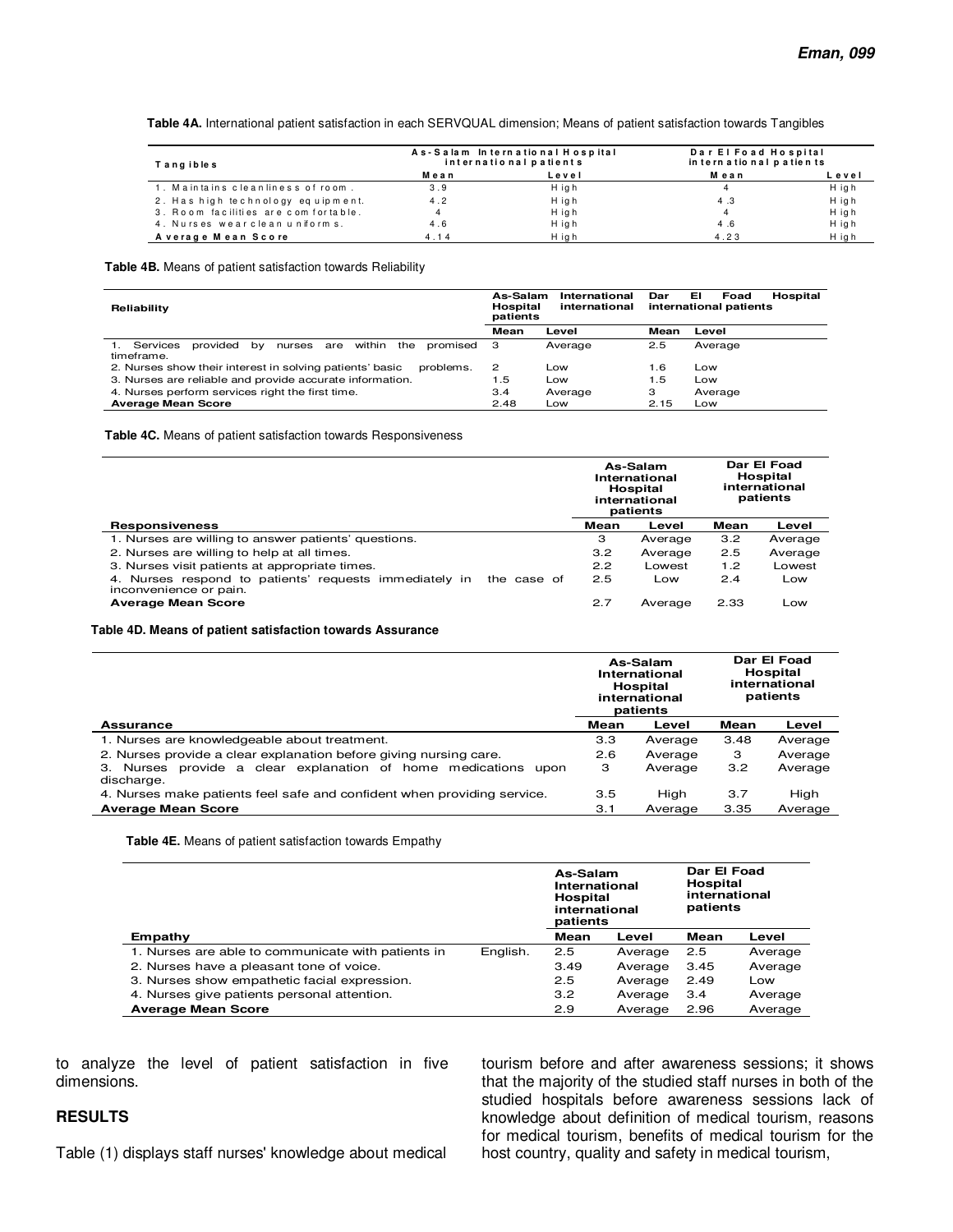ethical and legal considerations in medical tourism and barriers to growth of medical tourism. Meanwhile post awareness sessions the majority of them became completely aware of the mentioned items. There was a high significant (p<0.001) difference between staff's knowledge about medical tourism before and after awareness sessions.

Table (2) describes personal data of international patients, (60% and 75.38%) in As-Salam International Hospital and Dar El Foad Hospital respectively was males and (40% and 24.62%) respectively was females. They were classified into four age groups. The subject group aged 20-30 years accounted for (5% and 9.23%) respectively, 31-40 years old accounted (20.56% and 32.31%) respectively, 41-50 years old (58.89% and 50.77%) respectively and 51-60 years old (15.56% and 7.69%) respectively. The international patients aged 41- 50 years old, were found at both of the studied hospitals higher than the other age group.

The majority of international patients came from different countries either Arabic or foreigner countries. (48.33% and 53.08%) respectively were from Arab countries. On the other hand, few of them came from Australia and Japan, in both of the studied hospitals.

Concerning important points considered by international patient when deciding medical tourism hospital. Table (3) shows that the highest percentage in both of the studied hospitals, international patients mentioned several points as the hospital should has international accreditations and certifications, the hospital staffs can understand his/her language, the hospital should has some quality indicators and good reputation among locals and the hospital's doctors should be board certified. There was no significant difference between both of the studied hospitals regarding the mentioned important points by international patients.

Regarding international patient satisfaction in each SERVQUAL dimension, Table (4 A) illustrates that the overall level of satisfaction in the tangible dimension was high in both of the selected hospitals, with a mean score of (4.14) and (4.23). Meanwhile Table (4 B) shows that overall international patient satisfaction concerning reliability was low in both of the selected hospitals, with a mean score of (2.48) and (2.15). While Table 4C

presents that overall international patient satisfaction concerning responsiveness was average in As-Salam International Hospital with a mean score of (2.7) and low in Dar El Foad Hospital with a mean score of (2.33). With the regards to Table (4 D) shows that overall international patient satisfaction concerning assurance was average, with a mean score of (3.1) and (3.35) in both of the selected hospitals respectively. Finally Table (4 E) presents that overall international patient satisfaction concerning empathy dimension was average, with a mean score of (2.9) and (2.96) in both of the selected hospitals respectively.

## **DISCUSSION**

The global growth in the flow of patients and health professionals as well as medical technology, capital funding and regulatory regimes across national borders has given rise to new patterns of consumption and production of healthcare services over recent decades. A significant new element of a growing trade in healthcare has involved the movement of patients across borders in the pursuit of medical treatment and health; a phenomenon commonly termed \_medical tourism (Ben-Natan; Ben-Sefer and Ehrenfeld 2009). Medical tourism occurs when consumers elect to travel across international borders with the intention of receiving some form of medical treatment. However, the present study revealed that the majority of the studied staff nurses in both of the studied hospitals were not aware of the complete definition and reasons for medical tourism. These findings were inconsistent with (Bookman and Bookman 2007; Christine 2007; Durgham 2011) who emphasized that Medical tourism is a term initially coined to describe the rapidly-growing practice of traveling across international borders to obtain healthcare. This was supported by (Rory et al.2010) who asserted that medical tourism can be broadly defined as provision of 'cost effective' private medical care in collaboration with the tourism industry for patients needing surgical and other forms of specialized treatments . This also agreed by (Horowitz et al. 2007; Durgham 2011 and Helmy 2011) who found that Medical tourism, is an emerging phenomenon wherein citizens, in most cases of industrialized nations, bypass services offered in their own communities and travel to other destinations (many of which are less developed countries) seeking high quality medical care at affordable prices.

Meanwhile, regarding reasons for medical tourism, some of the common reasons for medical travel include lengthy wait times in developed western countries, the rising cost of healthcare and the high quality private healthcare available abroad combined with the option of a tropical / cultural holiday (Cartwright 2000; Connell 2006). (Cortez 2008) mentioned that well trained professionals is the main reason, he added that since the beginning of the 1980s, doctors in developing countries have been educated according to western standards. Many of the best doctors abroad received their education from reputable Western medical schools. Furthermore, the large population in these countries enables doctors to get more hands on experience in surgery, diagnosis and treatment. Also, (Damrongsak 2001; Durgham 2011) stated that the presence of more medical staff is an important reason, he stated that since most of the developing countries have a large population and a substantially lower cost of living, the hospitals in these regions can afford to hire many medical professionals. As a result the staff / patient ratio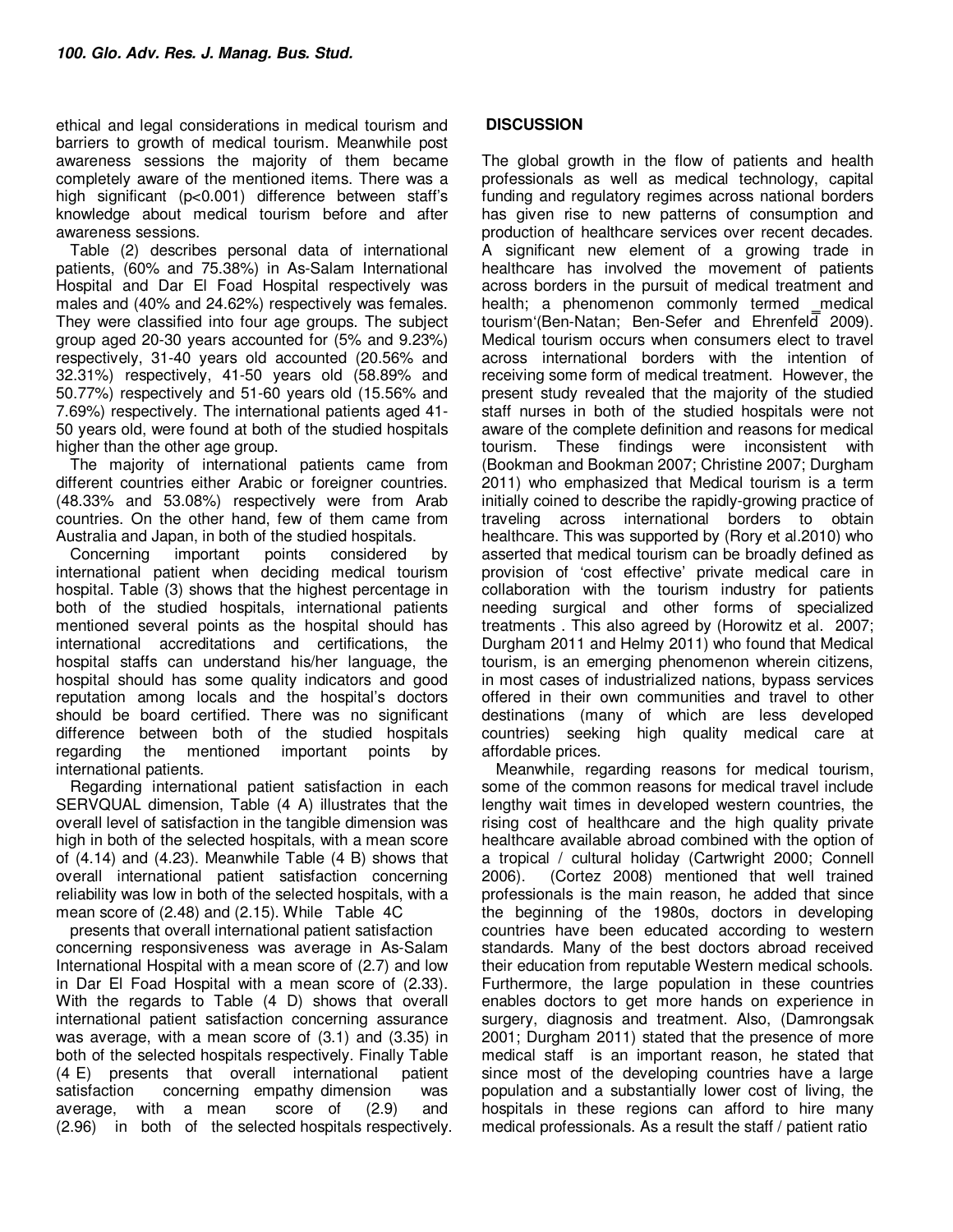in these hospitals is much higher when compared to western countries. So, expect good personal care, friendliness and attentiveness from hospital and clinic staff. Moreover, (Farhana and Ijaz 2007; Fried and Harris 2007) asserted that infrastructure and technology were vital reasons; he stated that with local governments supporting the medical travel industry and with well sustained economies in many developing countries, there are substantial improvements in overall infrastructure with new and modern hospital buildings and state of the art operation theatres. Also, he emphasized that the improvements in medical technology have brought about a great level of accuracy to medical diagnosis and have improved robotic navigation during complicated surgeries. Many countries involved in the medical travel industry have spared no expense in upgrading diagnostic and medical instruments, they often make use of their profits to pump up and upgrade their technology, and as a result many major hospitals involved in medical travel now boast of standards on par or better than their western counterparts. Most of the countries possess cutting edge diagnostic machines and imaging capabilities. These results were in contrast with the present study.

Furthermore, (Jones and Keith 2006; Herrick 2007) asserted that accessibility and pleasure considered as an important reasons for medical tourism. He mentioned that there are countless direct and frequent flights linking major cities of USA/Canada with major medical travel countries/cities. It is also very easy to obtain a medical travel VISA to these countries since it is an encouraged activity by local governments. He added that most of the nations offering medical travel also happen to be popular tourist hotspots. So, a 2-4 week sightseeing tour is becoming more and more popular, not to mention the medical and economical benefits which make the experience more fulfilling. There is little wonder that a growing number of North Americans are taking advantage of affordable, high quality treatment, and combining it with a tropical, cultural and relaxing holiday. All of these results were contradicted with the present study.

Many countries today are seeking to compete successfully in the medical tourism marketplace by advertising a wide variety of medical, surgical, and dental services in comfortable, modern facilities. As regard to benefits of medical tourism, (Jutabha [as reported by Tam, D., and Lim 2007; Kasikorn Research Center 2008) found that access to advanced technology, lower out of pocket payment, privacy and anonymity and improved waiting times were the main benefits of medical tourism. These findings were inconsistent with the present study.

Although medical tourism offers benefits for many patients, quality-of-care issues abound. Many of the hospitals that advertise heavily to medical tourists are in low-cost, developing countries that may be experiencing social, political, and cultural issues. These issues may

detract from the quality of care received, thus resulting in a less than optimal environment for the medical tourist

seeking quality care (Rory et al. 2010). Regarding the results of the present study revealed that the highest percentage of the study sample was not aware of the quality and safety issues in medical tourism. These results were inconsistent with (Jones and Keith 2006; Horowitz et al. 2007) who asserted that concerns have also been voiced regarding complications that might result from vacation activities and travel in the postoperative period. This was supported by (Bishop and Litch 2000; Herrick 2007; Helmy 2011) who found that there is a need to address both the management of postoperative complications occurring after a patient leaves a foreign medical facility, and also the resulting financial costs associated with such care. These complications present difficult issues that remain unresolved and merit further investigation and discussion to better establish the true economic benefit of medical tourism for patients. He emphasized that other quality of care issues include appropriate follow-up care, as well as adequate communication between providers and patients. The provisions to assure the quality of this long-term, follow-up care and also to provide for the cost of this care need to be considered before undergoing procedures in other countries. On the same line (Muffatto and Panizzolo 1995; Richter and Richter 1999; Muschler and Schumacher 2008) advocated that the quality of the hospital environment is an important issue to be considered, he asserted that patients should carefully assess the quality and the standards that they expect and have been promised. This assessment should include the environment outside the hospital. He added that in some countries the quality of the water and the air, as well as hygienic standards, may be quite different from patients' expectations and may compromise their convalescence.

It was interesting that the present study revealed that more than half were males and the others were females of the international patients in both of the selected hospitals. These results was similar to (Valorie et al 2011) who found 52% were male and 48% were female in his study of the international patients. He also found that the majority of international patients came from five countries. 26% were from Australia, 16% from the United States, 10% from the United Kingdom, 10% from France and 6% from Japan. The remaining 32% of participants came from a wide variety of countries including Finland, Korea, Canada, Norway, Malaysia and Israel. Meanwhile, the present study revealed that the majority of international patients came from different countries either Arabic or foreigner countries. About half of them were from Arab countries. On the other hand, few of them came from Australia and Japan, in both of the studied hospitals.

Although well-trained physicians and modern, well equipped hospitals provide high quality care in a number of medical tourism destinations, medical tourists, faced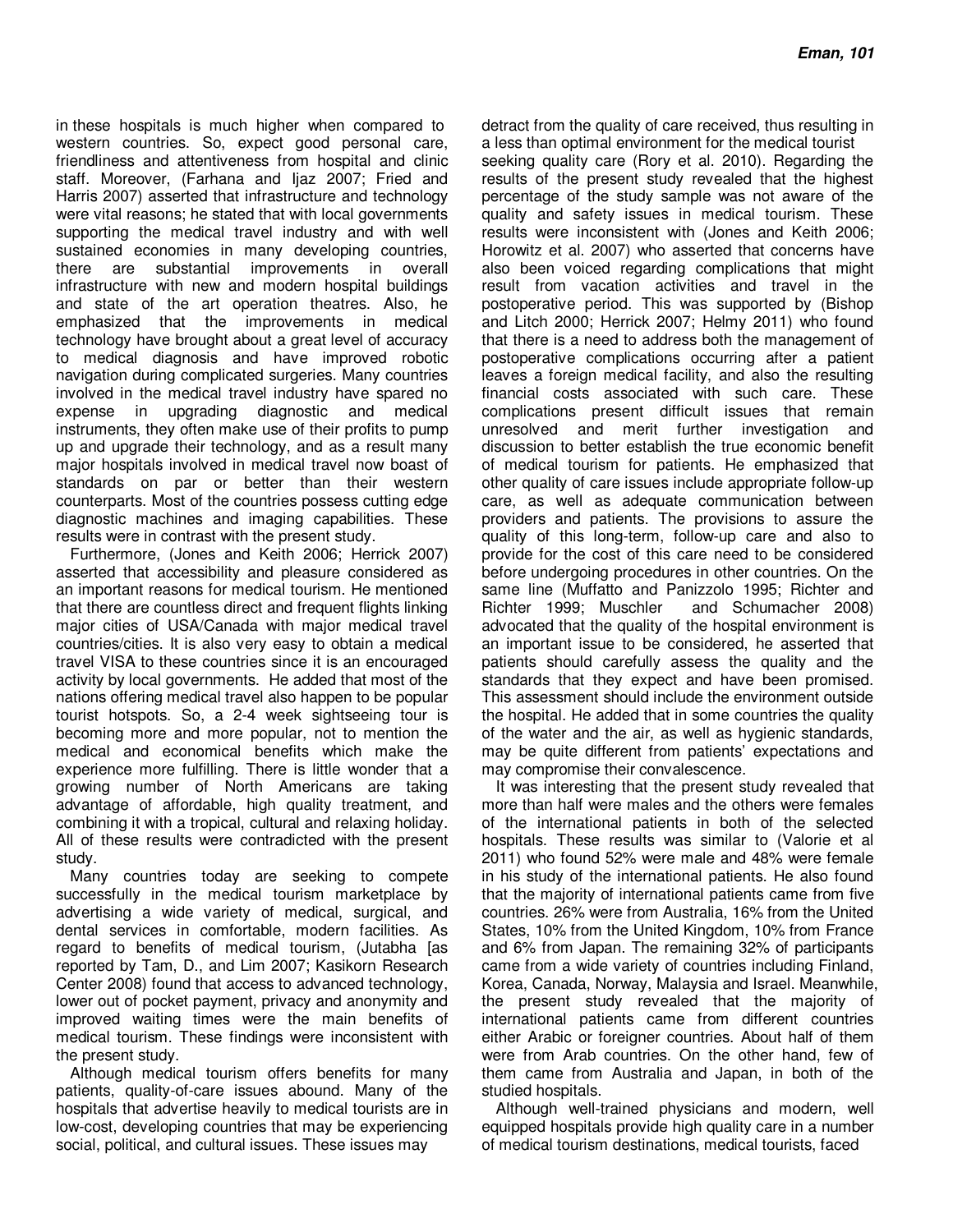with a variety of medical institutions in numerous countries around the world, may find it very difficult to identify the well trained healthcare providers and modern hospitals that consistently provide high quality care (Parasuraman; Berry and Zeithaml 1990; O'Connor et al. 2000). It is a critical challenge for potential medical tourists to select the best possible destination for the specific services needed. These results were supported by (Jutabha [as reported by Tam, D., and Lim, J] 2007; Horowitz et al. 2007) who asserted that the type of accreditation held by various institutions can provide guidance in selecting the most appropriate institution. These were agreed by (O'Connor; Trinh and Skewchuk 2000; Valorie 2011) who recommended that professionals apply a checklist called "The Four D's," when investigating a hospital outside their country. These Four D's include: Domain, Doctors, Data, and Disaster. All of the above results were consistence with the present study.

Regarding international patient satisfaction in each SERVQUAL dimension; the results of the present study illustrated that the overall level of satisfaction in the tangible dimension was ranged between average and high in both of the selected hospitals. These results were consistence with (Szwarc 2005; Poramaphorn 2010) who found the same results approximately in the tangible dimension. He added that patients chose the hospital where they could stay and felt comfortable, confident and recovered well from their sickness. So, from the researcher's point of view, both of the studied hospitals in tangible attributes were found to be efficient and well-equipped to handle international patients who generally demand high quality and professional services. Moreover, the present study showed that overall international patient satisfaction concerning reliability was low in both of the selected hospitals. These findings were inconsistent with (Szwarc 2005; Tourism Authority of Thailand 2008) who found that overall satisfaction with reliability was high. He emphasized that Nurses showing their interest in solving patients' basic problems. He explained this is because nurses were well-trained to take care of patients 24 hours a day, helping them rest, sleep and ensuring they are comfortable. The present study revealed that the mean score for reliability and accurate information was lowest mean score among all of reliability dimension. This indicated that the ability to perform service accurately still needs improvement. From the researcher's point of view this may be because nurses' may not be able to provide reliable and accurate information to patients. This is supported by one patient, who commented, "The officer sometimes lacked of communication skills to explain my symptoms." The ability to communicate in English may be a barrier between nurses and international patients. Nurses need improvement in English speaking and listening skills to enhance communication with patients, which in turn will inspire patients to return to the hospital if the needs arise. The previous results were consistent with (Chou et al.,

2005) who used SERVQUAL to evaluate the quality of nursing service in Taiwan. Their study showed that reliability was significant in predicting overall satisfaction with nursing care and the intent to return. (Berry and Zeithaml 1990) also advised that reliability was one of the most important service components for customers. To achieve service excellence, hospitals must improve their service quality in terms of providing reliable and accurate information plus improving English ability. These actions would increase patient satisfaction, maintain patient loyalty and effectively retain existing patients.

Responsiveness explores patient satisfaction with nurses concerning willingness to answer questions and to assist international patients, visiting at appropriate times and promptly responding to requests. However, the present study revealed that overall international patient satisfaction concerning responsiveness was average in both of the selected hospitals. These results were in contrast with (Uzun 2001; Sermsri and Chompikul 2007) who found it high in his study. He mentioned that in hospital where he conducted his study, nurses had a duty to evaluate and monitor patients' clinical condition as well as detect any problems. Nurses had to visit a patient every four hours to ensure there were no complications. He added that nurses at the international ward performed their duties in accordance with nursing standards. This study is consistent with the research result obtained by (Chou et al. 2005), who showed that responsiveness, was highly significant in predicting overall satisfaction with hospital services.

The findings of the present study concerning the quality of nursing service in terms of knowledge of treatment, explanation of medical care, explanation of home medication and ability to inspire trust and confidence showed average. These results were contradicted with (Taylor 1994; Soutar 2001; Valorie 2011) who found that it was at high level in his study. The results of the present study suggested that nurses need an improvement in communication skills to provide clear explanation before providing the nursing care. Nurses need to explain their patients to ensure the process of nursing care. Knowledge and courtesy plus the ability to inspire trust and confidence can increase patient satisfaction. The researcher emphasizes the importance to ensure that nurses provide professional care to patients, because the nursing service is the art of helping others and enables people to help themselves. This was supported by the (World Health Organization 1997) has defined one role of nurses as being an advocate for patients. This is one aspect of caring, closeness and trust between nurses and patients.

Empathy refers to caring and giving individualized attention to patients including approachability, ease of contact, effective communication, and understanding (Parasuraman; Berry and Zeithaml 1990; Platonova et al. 2008). Individual attention can be expressed through effective communication, empathetic facial expressions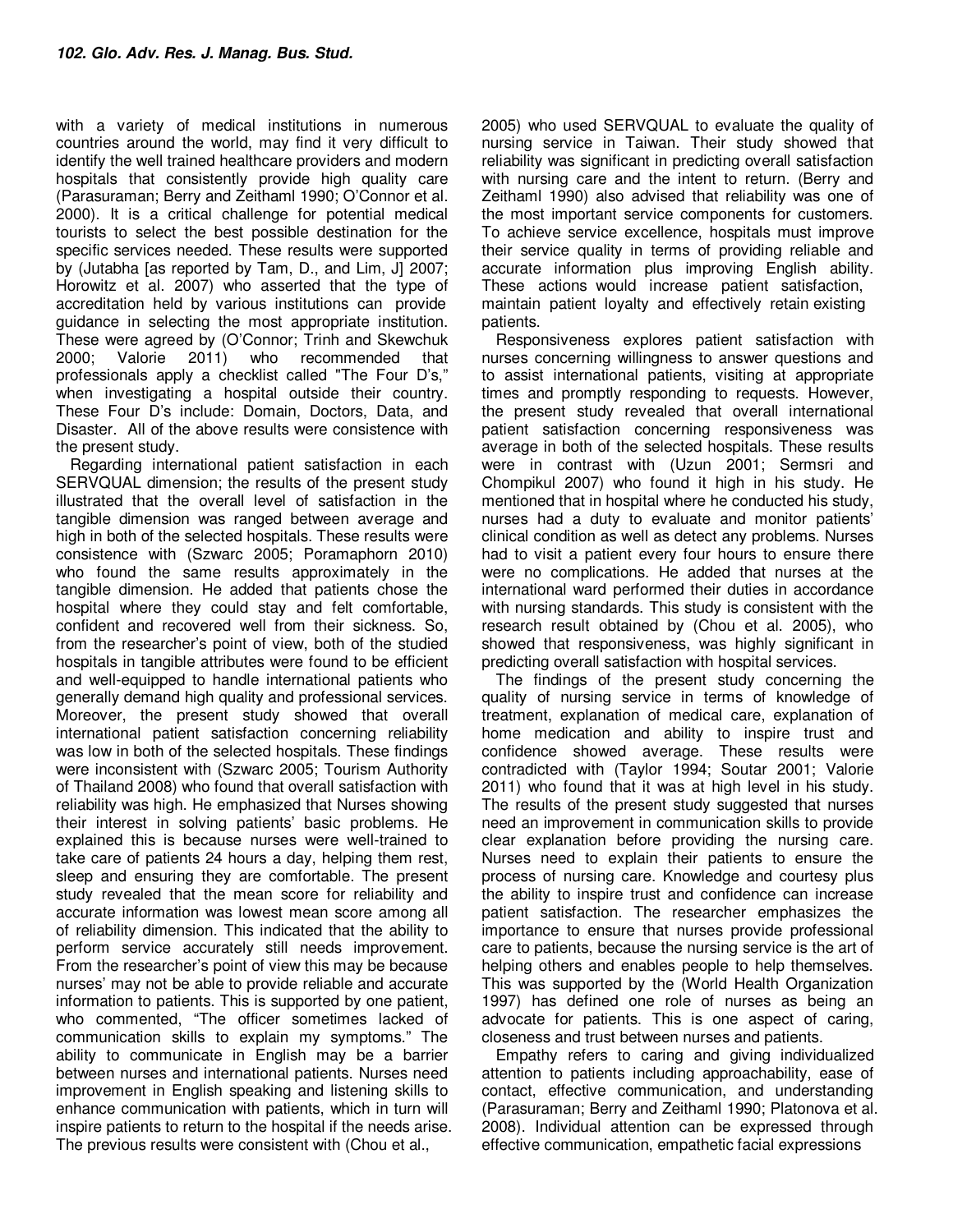and a pleasant tone of voice. The results of the present study showed that mean score was average. Of primary concern in the present research is the fact that "nurses are unable to communicate in English". Evidence to show the failure was from the international patients who commented that "Nurses require a bit higher skill of English" and "Perfect service but requires more English speaking". This is may be that not all of those nurses were bachelor degree and in turn had little opportunity to communicate in English.

It was interesting that the present study revealed that the mean score of international patients' satisfaction in the five dimensions were ranged between average and high level. So, those two studied hospitals needs to understand that to gain a competitive advantage and be a leading private hospital in Egypt should pay attention to all five dimensions in order to increase the level of international patient satisfaction. This is supported by (Muffato and Panizzolo 1995; Poramaphorn 2010), who explained that customer satisfaction, is considered one of the most important competitive factors, and will be the best indicator of a company's profitability. Patient satisfaction has become a key in gaining and maintaining market share, showing a hospital's success and long term competitiveness. As a result, a high level of patient satisfaction will lead to increasing revenue and growth of the hospital.

#### **CONCLUSION**

According to the study findings, it was concluded that all nurses of the study sample before awareness session were lack knowledge about medical tourism, Moreover, international patients mentioned criteria for selecting medical tourism hospitals and finally, the mean score of international patients' satisfaction in the five dimensions in SERVQUAL instrument were ranged between average and high level.

#### **RECOMMENDATIONS**

Based on the study findings, the following recommendations were suggested:

- Hospitals should prepare themselves according the international criteria required by international patients to be an attractive market for them.

- Hospitals should prepare special units and supply it with special well prepared staff for international patients.
- An English training class should be conducted to develop nurses' ability in both speaking and listening skills.

- Further studies should include patient satisfaction with the quality of nursing services at different departments and different hospitals all over Egypt.

#### **REFERENCES**

- Ben-Natan M, Ben-Sefer E, Ehrenfeld M, (2009). Medical Tourism: A New Role for Nursing. *OJIN: The Online J. Issues in Nursing*. 14(3).
- Berry L, Zeithaml V (1990). Delivering Quality Service: Balancing Customer Perceptions and Expectations. Retrieved November 1, 2008 from http://www.springerlink.com/content/a26x784852420246/
- Best JW (1981): Research in Education, 5th ed. Englewood Cliffs, New Jersey: Prentice-Hall.
- Bishop R, Litch JA (2000). Medical tourism can do harm. *BMJ*, *320*  (7240):1017.
- Bookman MZ, Bookman KR (2007). Medical tourism in developing countries. New York: Palgrave MacMillian.
- Cartwright, R. (2000). Reducing the health risks associated with travel. Tourism Economics. 6(2):159–167.
- Chou S, Chen T, Woodard B, Yen M (2005). Using SERVQUAL to evaluate quality disconfirmation of nursing service in Taiwan. Retrieved February 22, 2009, from http://journals.lww.com/jnrtwna/Abstract/2005
- Christine L (2007). Medical tourism, an innovative opportunity for entrepreneurs. Journal of Asia Entrepreneurship and Sustainability. 3(1).
- Connell J (2006). Medical tourism: Sea, sun, sand and … surgery. Tourism, Management. 27(6): 1093-1100.
- Cortez N (2008): Patients without borders: The emerging global market for patients and the evolution of modern health care. Indiana Law Journal. 83:1-24.
- Damrongsak K (2001). A Comparative Study of Client Expectations and Perception of Service Quality to assess satisfaction level, a case study of Vibhavadi Hospital.
- Durgham D (2011). Medical Tourism: Establishing a Sustainable Medical Facility. A thesis presented to the University of Waterloo in fulfillment of the thesis requirement for the degree of Master of Environmental Studies in Geography - Tourism Policy and Planning. Waterloo, Ontario, Canada.
- Farhana M, Ijaz H (2007). Medical tourism: are we ready to take the challenge? Journal of Pakistan Association of Dermatologists. 17: 215-218.
- Forgione DA, Smith PC (2007). Medical tourism and its impact on the US health care system. J. Health Care Finance. 34(1):27-35.
- Fried B, Harris D (2007). Managing healthcare services in the global marketplace. Frontiers of Health Services Management. 24(2):3-18.
- Garcia-Altes M (2005). The development of health tourism services. Annals of Tourism Research, 32(1), 262-266.
- Helmy ME (2011). Benchmarking The Egyptian Medical Tourism Sector Against International Best EST Practices: An N Exploratory Study. Tourismos: An International Multidisciplinary Journal of Tourism. 6(2). 293-311.
- Herrick DM (2007). Medical tourism: Global competition in health care. Dallas, TX: National Center for Policy Analysis.
- Horowitz MD, Rosensweig JA, Jones CA (2007). Medical tourism: Globalization of the healthcare marketplace. Medscape General Medicine. 9(4):33-41.
- Jones CA, Keith LG (2006). Medical tourism and reproductive outsourcing: the dawning of a new paradigm for healthcare. International Journal Fertility Women's Medicine, 51:251–255.
- Jutabha R (2007). [As reported by Tam, D., and Lim, J]. Selecting a medical travel destination. Retrieved May 7, 2009, from www.medicaltourismmag.com/issue-detail.php?item=12andissue=1
- Kasikorn Research Center. (2008). Medical Tourism. Retrieved November http://www.gingerhongkong.com/gingerguides\_lifestyle\_info\_thailan d\_asia.aspx?code= 70andcatid=-1andcid=-1
- Muffatto M, Panizzolo R (1995). A Process based View for Customer Satisfaction. International J. Quality and Reliability Management, 12(9):154-169.
- Muschler J, Schumacher K (2008). Promoting Patient Satisfaction and Loyalty. The Healthcare Business Letter. 2(4) Retrieved October 30, 2008, from http://www.thearsigroup.com/pdfdocs/PatientSatifactionNL.pdf